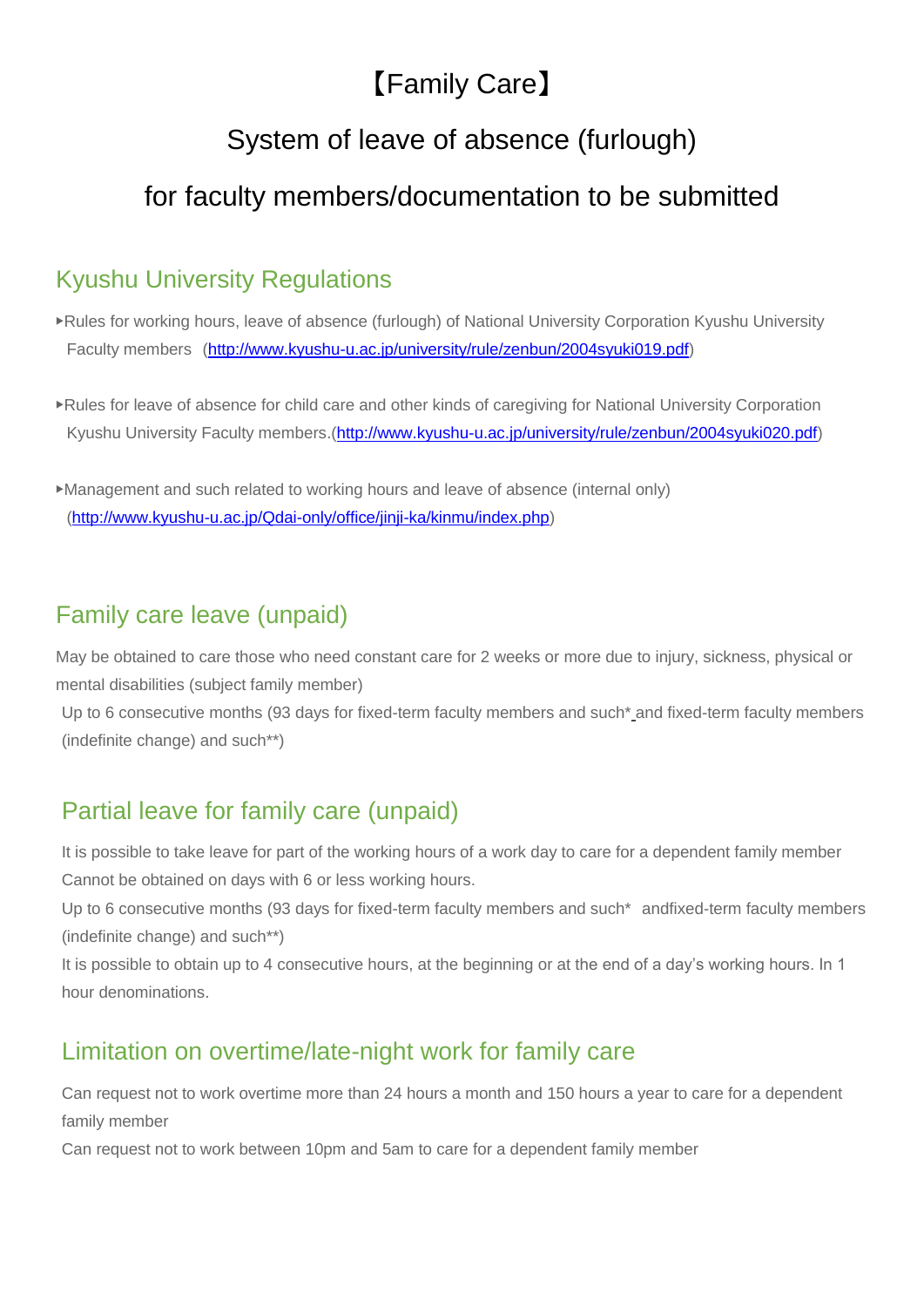### Early/late arrival to work due to family care

It is possible to change the starting and ending time of work within 1 hour from the original time without changing the total working hours of the whole day to care for a dependent family member

### Temporary family care leave (paid)

May be obtained to take the necessary care for a dependent family member such as nursing them, attending to them in the hospital, or acting on their behalf in carrying out the procedures to receive nursing services for them.

Up to 5 days in 1 calendar year for 1 dependent family member, 10 days in 1 calendar year for 2 or more dependent family members

\* Fixed-term faculty members and such:

Fixed-term faculty members, special fixed-term faculty, fixed-term clerical and technical faculty, special fixedterm clerical and technical faculty, high-level professional faculty, reemployed faculty members, fixed-term contract faculty, part-time faculty, foreign visiting lecturer, foreign visiting researcher

#### \*\* Fixed-term faculty members (indefinite change) and such:

Fixed-term faculty members (indefinite change), faculty members (annual salary scheme) (indefinite change), special fixed-term faculty (indefinite change), fixed-term clerical and technical faculty (indefinite change), special fixed-term clerical and technical faculty (indefinite change), high-level professional faculty (indefinite change), reemployed faculty members (indefinite change), fixed-term contract faculty (indefinite change), part-time faculty (indefinite change), foreign visiting lecturer (indefinite change), foreign visiting researcher (indefinite change)

**If you would like to inquire about the details of each object person or acquisition requirements, please inquire at the personnel affairs section of your division**

#### **Documentation necessary for procedures**

◎ The list below may not contain details regarding subject person, acquisition requirements, or documentation necessary. Documentation which is not included in the list may be requested for confirmation. Please inquire at the personnel affairs section of your division first.